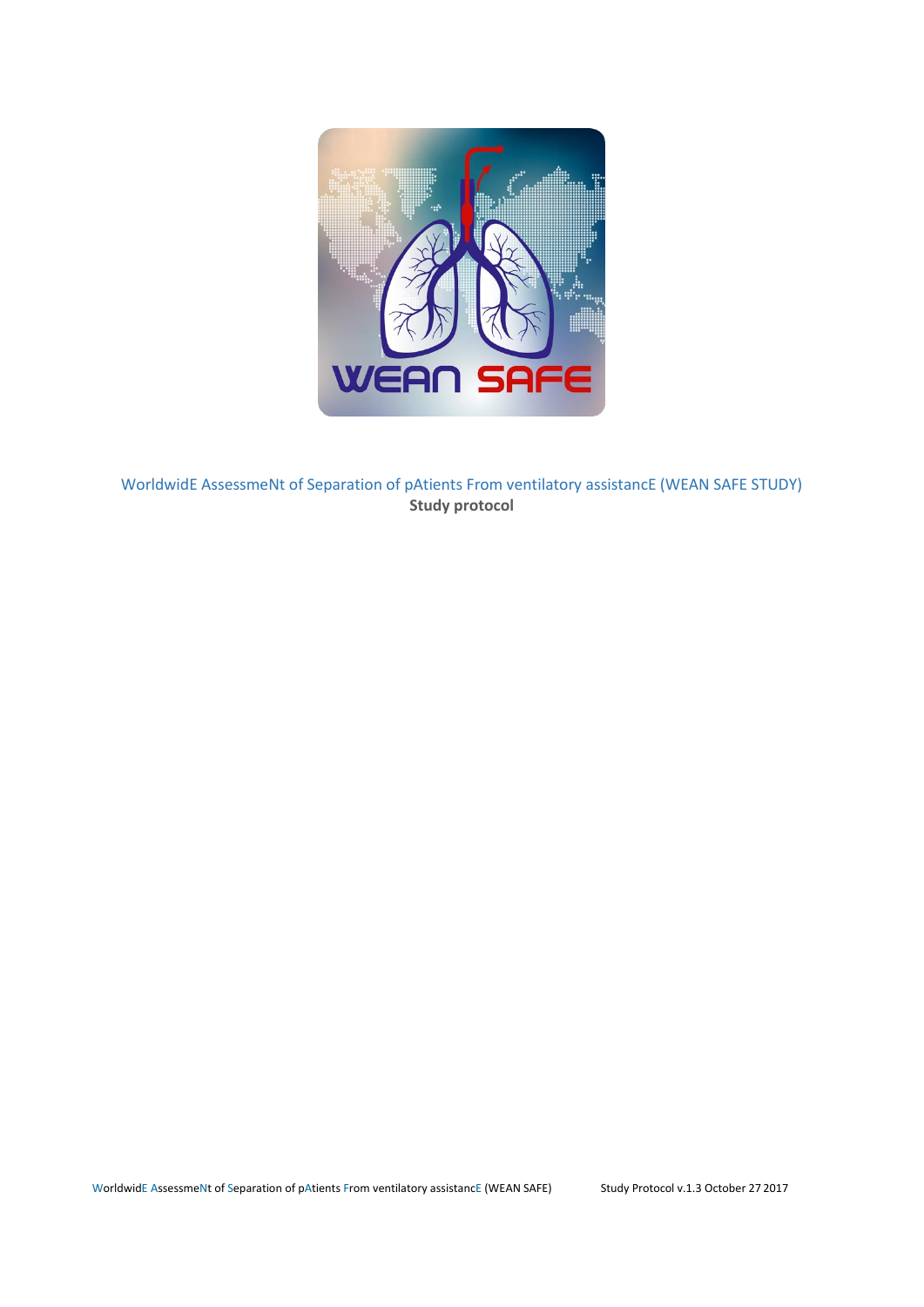**Proponent:** The study is proposed by the Acute Respiratory Failure Section of the European Society of Intensive Care Medicine (ESICM), is endorsed by ESICM and supported by ESICM Trials Group.

**Study design:** Prospective, observational, multi-center, international cohort study

# **Steering Committee:**

Giacomo Bellani (Co-Principal Investigator) John Laffey (Co-Principal Investigator)

Tai Pham

Fabiana Madotto

Lise Piquilloud

Jordi Mancebo

Leo Heunks

- Gaetan Beduneau
- Ewan Goligher
- Frank van Haren
- Hannah Wunsch
- Laurent Brochard
- Antonio Pesenti

+ Prospectively: top 2 recruiting countries (normalized by population) and top 2 recruiting countries (absolute value) will be invited to join the steering committee for data analysis, manuscript drafting, etc.

**Executive Committee:** Giacomo Bellani, John Laffey, Tài Pham, Leo Heunks, Laurent Brochard

**National Coordinators:** National Coordinators are will be that of recruiting centers in your country, facilitating communication of centers with the steering committee (and vice-versa), supporting centers with site activation, eCRF access and patient recruitment.

A complete list of National Coordinators can be found in the Annex.

# **Key Achievements to Date:**

- October 2016: Presentation of the study at LIVES 2016 in Milan during the ARF section meeting
- November 2016: application to ESICM for endorsement and use of eCRF
- March 2017: Inaugural Investigator meeting at ISICEM 2017
- May 2017: Confirmation of ESICM Trials Group support for WEAN SAFE
- May 2017: Confirmation of National Coordinators; Start of center recruitment
- Spring Summer 2017: Finalization of study protocol/paper CRF and development of eCRF
- September October 2017: Second investigator meeting at LIVES 2017; Formal study launch

# **Next steps - Projected Timeline:**

- October 2017 March 2018: Patient recruitment window
- Summer 2018: Initial data analysis
- October 2018: Presentation of initial analyses at LIVES 2018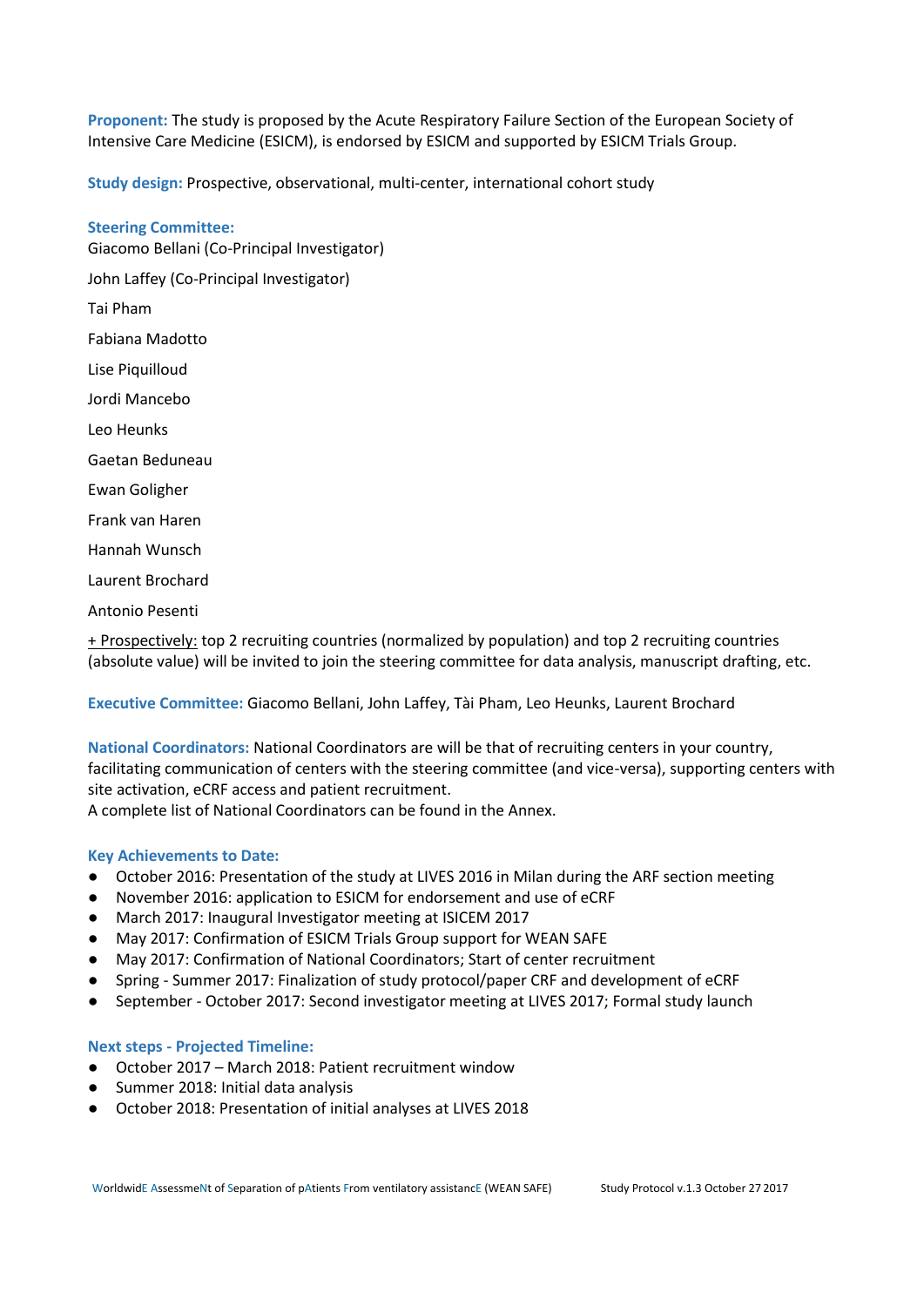## **Background:**

Successful weaning of patients from invasive mechanical ventilation represents a crucial step in the recovery process following severe respiratory failure [1-3], and is a key clinical challenge for ICU clinicians. Many of the serious complications of IMV are directly related to the duration of ventilation [4, 5]. Failure to successfully separate patients from IMV contributes directly to poorer patient outcomes: including longer duration of ventilation, longer length of stay in the ICU and in the hospital, and higher patient mortality [6, 7]. Patients spend a considerable amount of time in being liberated from invasive mechanical ventilation. The systematic utilization of approaches to reduce the duration of ventilation are therefore of fundamental importance [8-10].

Despite the importance of the weaning period, this process is not rigorously defined, with wide variations in definitions and practices. In addition, the specific impact of weaning difficulties on patient outcomes is still poorly understood. While guidelines do exist on the classification of weaning, a key recent study has shown that these are not applicable to all patients [11]. Moreover different practices exist in regard to weaning procedures and some confusion exists even in what should be considered the beginning of weaning process. This is an important problem, because general recommendations regarding the entire weaning process may encompass completely different causes and consequences of its prolongation and therefore may be totally inappropriate for individual patients.

The WEAN SAFE study will aim to address key issues relating to weaning from invasive MV. WEAN SAFE will have a structure similar to LUNG SAFE [12], in that a large set of patients receiving invasive MV will be enrolled, without setting "weaning" as an inclusion criterion, but rather attempting to identify the weaning process "retrospectively".

# **Study Objectives:**

Although there are published guidelines about when and how to start the weaning process, we do not know whether these recommendations are used or are feasible, what are the barriers for their implementation and what is the real life impact of an early or late weaning process for the patient.

There is also significant uncertainty about when the process of weaning from IMV is really starting, in our understanding of the impact of sedation management, and knowledge regarding current weaning practices and how this is associated with outcomes.

WEAN SAFE aims to describe, in a large population of ICU patients, the current procedures for weaning, the applicability of existing classification systems to 'real world' weaning from IMV, and centers/management/ patients' characteristics associated to duration of weaning. WEAN SAFE will answer the following questions:

- What is the frequency of delayed weaning from invasive mechanical ventilation?
- What are the current approaches taken to wean patients from invasive mechanical ventilation?
- What are the factors that are used to determine when patients are in the weaning phase?
- What are the barriers to effective weaning from invasive mechanical ventilation?
- What factors (patient, institutional, medical practice) contribute to failed attempts to wean from invasive mechanical ventilation?
- What is the impact of sedation management on weaning from invasive mechanical ventilation?
- What is the impact of premorbid conditions and of frailty on weaning from invasive mechanical ventilation?
- What is the utility of existing classifications for weaning from invasive mechanical ventilation?
- What is the impact of early versus delayed and/or failed weaning from invasive mechanical ventilation?
- What regional or geo-economic differences exist regarding weaning from invasive mechanical ventilation?
- What is the therapeutic resource use in patients with delayed weaning from invasive mechanical ventilation?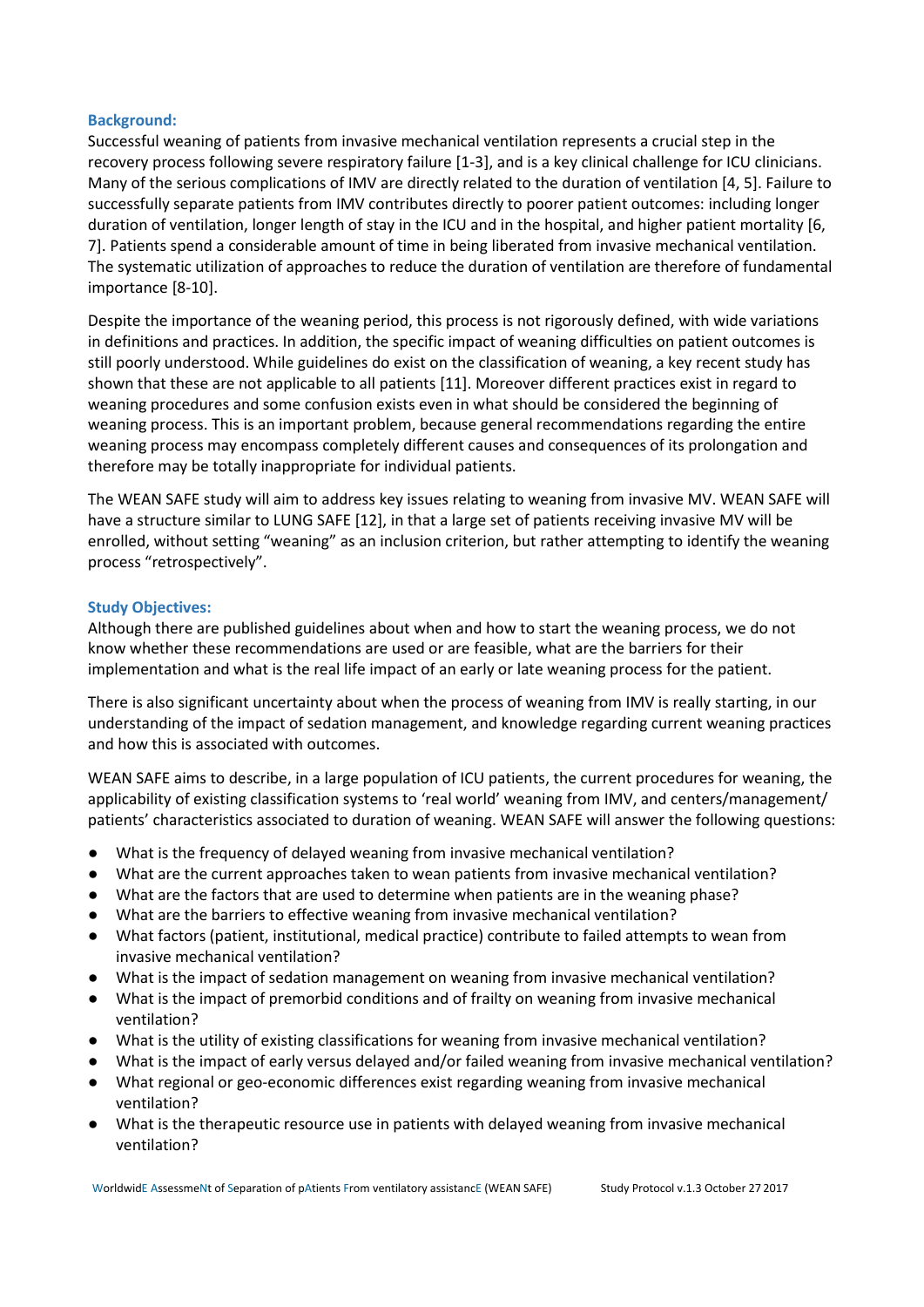# **Screening:**

● All patients aged >16 admitted in the ICU after commencement of the enrollment period, and that are in receipt of invasive ventilator support, will be screened daily until ICU discharge or death.

## **Inclusion Criteria:**

● A patient will be included if he/she is undergoing Invasive mechanical ventilation on the second morning (between 6am and 10 am) after initiation of mechanical ventilation or after ICU admission (if ventilation was already in place at time of ICU admission).

### **Exclusion Criteria:**

- Lack of informed consent (where this is a requirement of the local ethics committee)
- Patients already present in the ICU at the beginning of the study, independently of the form of ventilatory support

# **Note that previous enrollment in the same study is NOT an exclusion criteria. Data on previous enrollment will be captured by the eCRF.**

### **Intervention Required:**

Due to the observational design of the study, no intervention is required.

### **Enrollment in Concomitant Studies:**

Due to the observational nature of the present study, patients enrolled in other observational/ interventional studies CAN be enrolled in the present study. Details of co-enrollment will be recorded in the electronic CRF (eCRF).

### **Sample Size:**

We aim to collect a large "convenience sample", with  $> 5,000$  patients. Based on the LUNG SAFE data, we can estimate to enroll about 11 patients invasively ventilated on Day 2 following intubation per participating ICU in a 4 week period. We are therefore targeting the enrollment of 500 registered ICUs (considering a 10% dropout).

#### **Data Collection Period:**

Each one of the participating ICUs will collect the data over a period of four consecutive weeks, to be selected by the site investigators within a six-month "window" from October 2017 to March 2018.

#### **Patients Screening and Study Days:**

Patients > 16 years old in the ICU will be screened daily for fulfillment of the study criteria.

- **Screening Days** 
	- o Patient screening begins at the first data collection time-point (see next section) at which the patient is receiving invasive ventilator support in the participating ICU.
	- o The patient is screened again the next day. For patients not receiving invasive ventilator support on the second screening day the screening process is complete. Survival status on ICU discharge will be recorded on these patients.
- Study Days
	- o All patients who have undergone invasive mechanical ventilation on 2 consecutive screening days, and who do not fulfill any exclusion criteria, are enrolled in the Study. This is study day 1.
	- o Daily progress forms are completed until ICU discharge, day 90 in ICU, or patient death.
- Patients in ICU who are not undergoing invasive mechanical ventilator support, including those previously enrolled in the study, will be re-evaluated daily for the presence of inclusion criteria.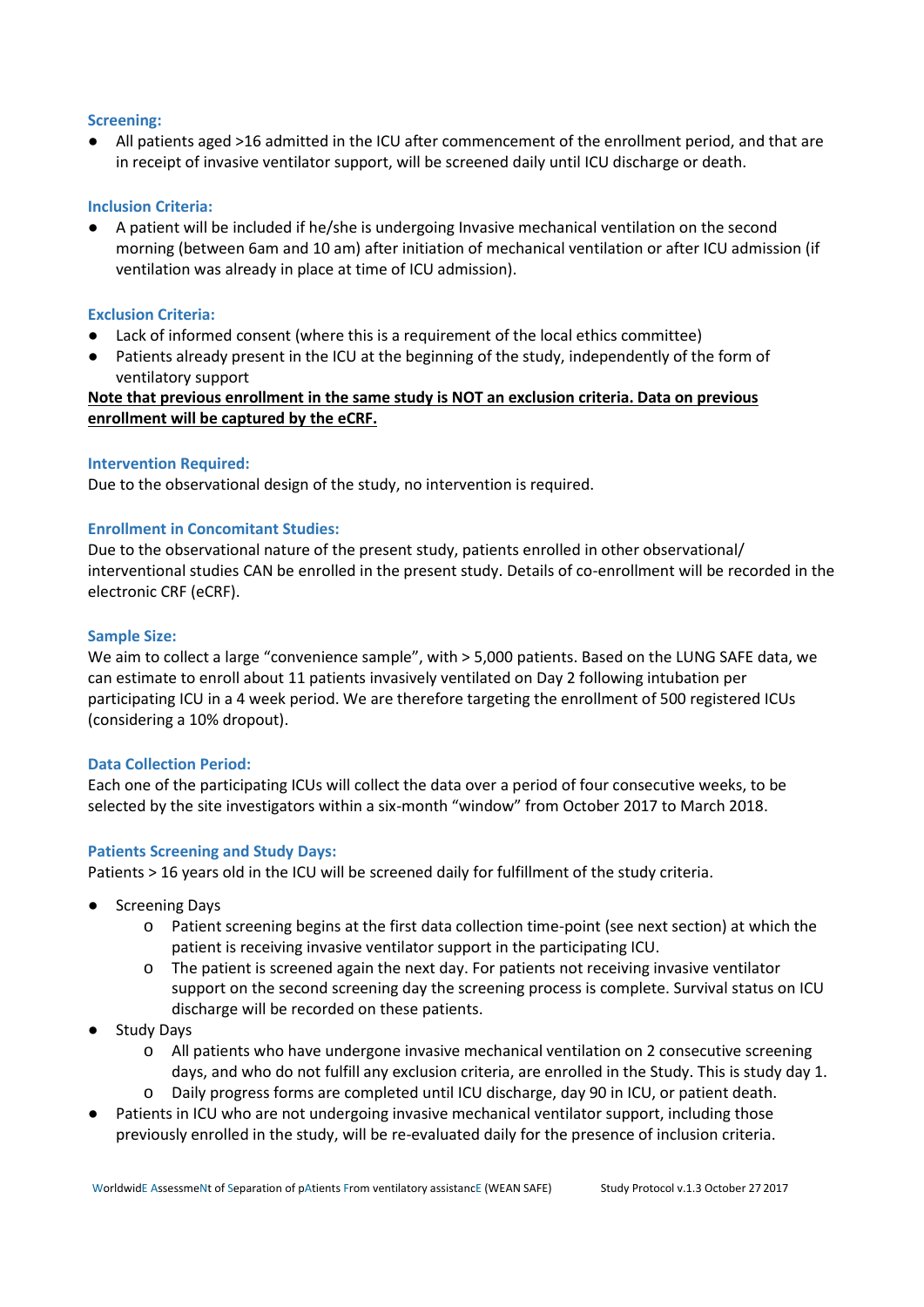#### **Data Collection:**

Data collection will be web based, using conditional Data Collection screens, i.e. data collectors will be automatically guided as to which sections to complete based on data entered indicating whether Inclusion Criteria are met. Data collection must be done **at a fixed time for that particular ICU, which can be between 6 and 10am** each day.

*ICU Participation Form (Form 0):* This is completed **once only** by each participating ICU just prior to study commencement. It will provide a set of data concerning its own size, staff, and case-mix.

*Screening Form:* Completed for all patients, over 16 years of age, admitted in participating ICUs

*Study Form 1:* Completed on all patients that have undergone invasive mechanical ventilation on 2 consecutive screening days, and who do not fulfill any exclusion criteria

*Daily Form 2:* Completed daily on all patients enrolled in the study if they received invasive MV over the last 24 hours.

*Daily Form 3*: Completed daily on all patients enrolled in the study if they have not received invasive MV over the last 24 hours.

*Outcomes Form 4*: Completed on patients at ICU discharge and finalized at either hospital discharge or day 90 [whichever comes first] respectively.

# **Ethical Approval and Patient Consent:**

As this study is purely observational, the data collected are part of routine clinical care, and the data will be anonymized, then informed patient consent may well not be necessary. However, there are considerable variations by country in regard to this. Each PI will notify their relevant ethics committee, in compliance with the local legislation and rules, and complete any required ethics committee processes. In most countries, a National Coordinator will liaise with participating centers, helping to obtain IRB approval.

## **Data Anonymization and De-Identification:**

The study will not electronically store any data which allow direct patient's identification (such as name and/or date of birth), as the eCRF does not allow entry of any data that can be used to identify a patient. The patient is assigned a unique identifier number, termed the study ID, which is generated by the eCRF and used to identify the data. Once the database is closed, this cannot be linked back to the individual patient.

To facilitate data collection, site coordinators may choose to locally retain a record connecting the patient's initials and Study ID. At the end of the study, verification of all data in the database will be carried out, and the local site coordinator will be asked to verify specific data as needed. Once this is done, the database will be locked before beginning any statistical analysis. Individual site coordinators will then be asked to destroy all identifying information, including any local record linking the patient's initials to their Study ID. Thereafter, data can only be identified with the unique Study ID.

After study completion, the database will be stored securely to avoid accidental or unauthorized disclosure or access and all procedures related to data management will comply with the EU directive on data protection 95/46/EC. Further details can be found in the document signed by CLINFILE, provider of the electronic CRF. Access to the database will only be granted to the WEAN SAFE investigators to perform the statistical analysis described in the plan attached. WEAN SAFE investigators have the right to propose additional analysis of the data collected, subject to approval from the Principal investigators.

#### **Publication and Authorship:**

The data collected belongs to the WEAN SAFE Investigators, and substantial authorship opportunities are available to participants. A more detailed policy will follow, but the very successful principles as for LUNG SAFE will be followed. Study results will be published by the WEAN SAFE-nominated Executive Committee.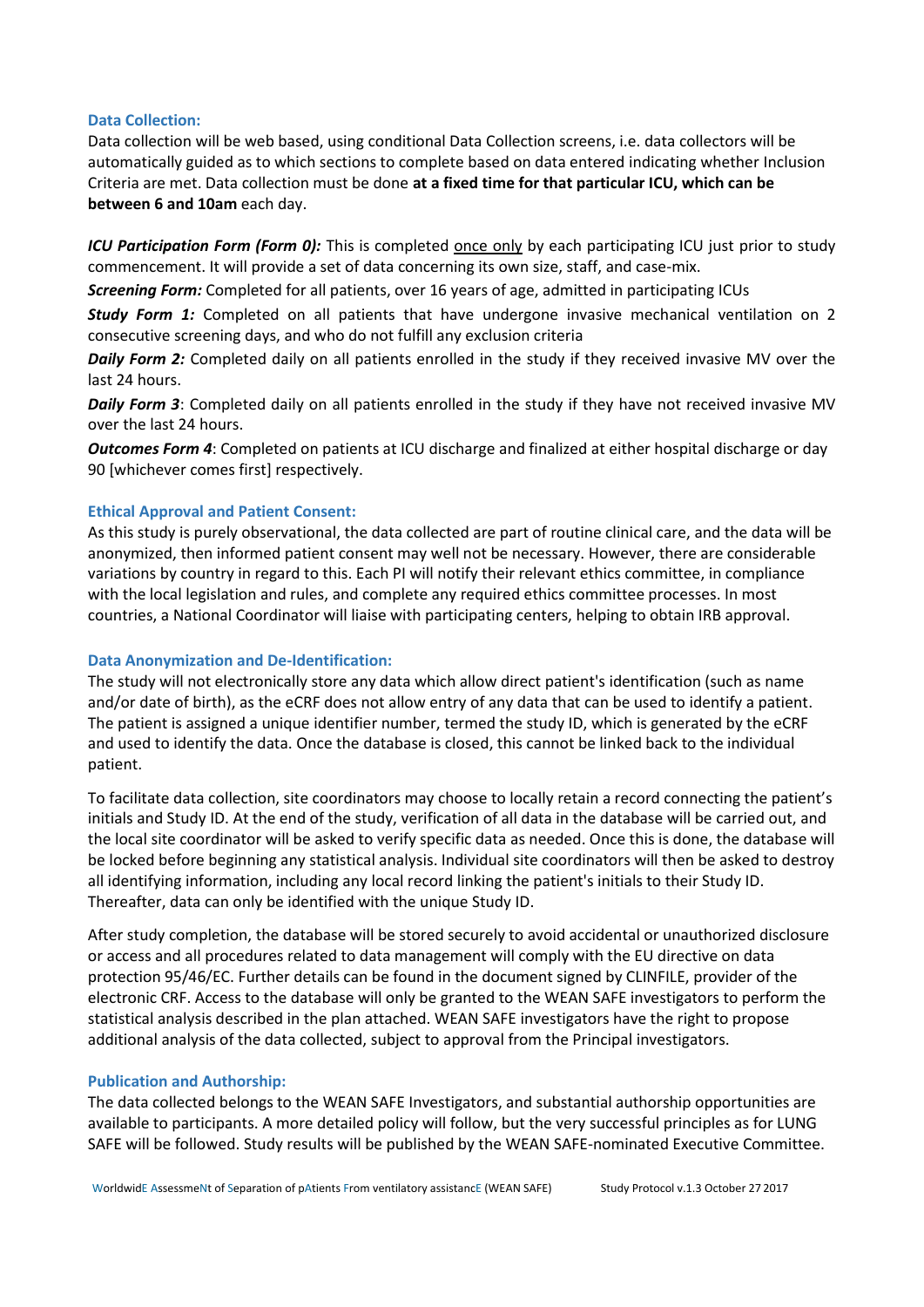Each participating center and its two lead investigators will be named as collaborators on the published manuscript. Of importance, this collaborator credit will also appear on PubMed when one searches for your name.

In addition, the national coordinators from the top 2 recruiting countries (normalized by population), and the top 2 recruiting countries (absolute value) will be invited to participate in manuscript drafting and offered authorship. There will also be opportunities for each 'WEAN SAFE Investigator' to propose substudies, and where these proposals are accepted, to receive authorship credit on these.